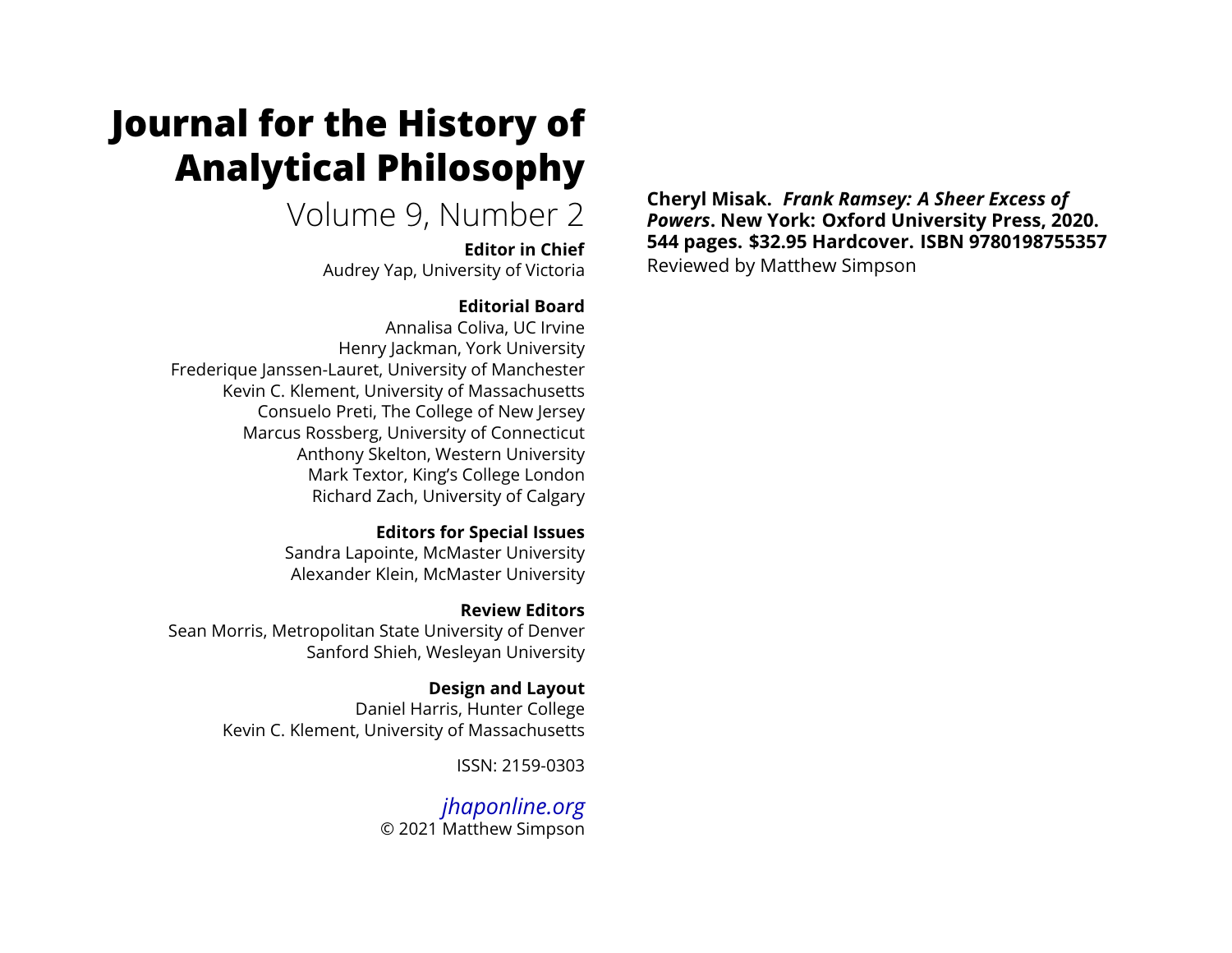# **Review:** *Frank Ramsey: A Sheer Excess of Powers***, by Cheryl Misak**

# Matthew Simpson

Frank Plumpton Ramsey is one of the most influential philosophers of the twentieth century. While his work in philosophy, mathematics, and economics is well-known and has had enormous impact on a variety of topics, until now there has been no full biography. Cheryl Misak's *Frank Ramsey: A Sheer Excess of Powers* fills this gap. It will deservedly be widely read, and will be the first point of call for those interested not only in Ramsey's life but also his work. Misak gives us an accessible introduction to Ramsey's many contributions across, as Misak counts them, seven fields of inquiry. It easily achieves landmark status both as a biography of the man and a work in the history of analytic philosophy.

Ramsey has achieved a somewhat mythical status, due to the extraordinary achievements he made in a tragically short life, dying shortly before his twenty-seventh birthday in 1930. Misak's biography covers the whole of his life, her aim being to "articulate [Ramsey's] quality of mind and heart" (xxiv), often interweaving these qualities, as Misak finds Ramsey's character and personality manifesting in his work.[1](#page-1-0) Misak covers, in detail, Ramsey's most influential writings, as well as work that will still be unknown to many. She has recruited a number of experts, including eminent economists and mathematicians, to write 'guest boxes', which explain and contextualise Ramsey's ideas, and often chart their influence on contemporary work. We come away with a clear view of Ramsey's work, its place in the intellectual environment of the time, its relation to contemporary debates

(many of which Ramsey anticipated or founded), and a vivid picture of the man himself.

Each chapter is generally more focused on Ramsey's life or his work, though the chapters about Ramsey's undergraduate life mix the two more. I will start with the portions of the book focused on Ramsey's life. Misak's copious research—aided especially, as she says, by research done in the 1980s by Laurie Kahn—lets her cover Ramsey's whole life and the lives of his family and friends. We get an image of a kind, genial, modest man, larger than life in every sense. Misak does not shy away from the less pleasant aspects of Ramsey's character and life, including most notably his debilitating infatuation with Margaret Pyke, and his hypocritical intolerance of his wife Lettice's affair with the writer Liam O'Flaherty. Misak succeeds in contextualising all these aspects of Ramsey's character, without excusing them.

The detailed portrait we get of Ramsey includes not just those close to him—his wife Lettice, his parents, friends like Richard Braithwaite—but the academic and social environments he thrived in—Cambridge and Bloomsbury. There is a marvellous chapter on Ramsey's stay in Vienna in 1924, which describes Ramsey's mental anguish and the psychoanalysis he underwent there, as well as delightful stories like Margaret Stonborough one of Wittgenstein's sisters—taking a box at the opera to celebrate Ramsey's winning a scholarship. Notably, Misak does not neglect the women in Ramsey's life and in Cambridge at the time. While Ramsey had few female friends, Misak gives us full pictures of Lettice Ramsey and Elizabeth Denby—Ramsey's great loves—and the other female figures in his life including his mother, sisters, and daughters. She also highlights the women working in Cambridge, like Dorothy Wrinch, Joan Robinson, and Dorothea Morison (later Braithwaite), and women who are relatively unknown today like the Polish logician Janina Hosiasson.

Let's now turn to Ramsey's philosophical work—readers interested in his achievements in economics and mathematics can

<span id="page-1-0"></span><sup>1</sup>Page references are to Misak's book unless otherwise stated.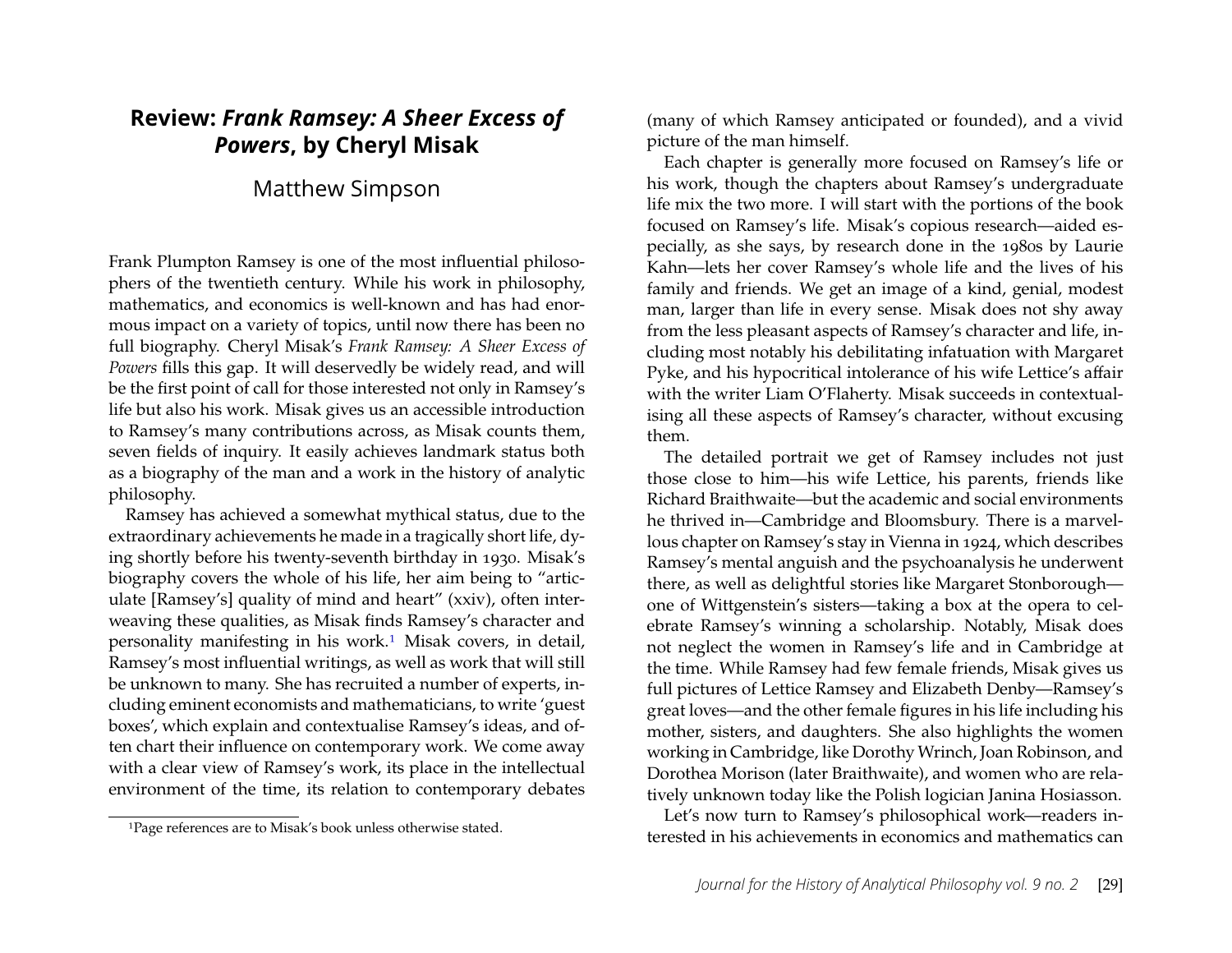learn more about these from Misak's accessible explanations, and guest boxes provide more technical details.[2](#page-2-0) Misak wants to set Ramsey's work in its context, which is particularly challenging partly because his work was so ahead of its time, and partly because much of his work was only recognised much later and therefore understood and applied in different contexts. It is fascinating to see how Ramsey anticipated ideas that now exist under different labels, for instance in quantified modal logic as we see in Timothy Williamson's guest box (262–63). Even those familiar with Ramsey will find things they had missed previously, thanks especially to Misak's exploration of Ramsey's lesser known works, and the connections she finds throughout his work.<sup>[3](#page-2-1)</sup> There are several chapters covering Ramsey's personal and philosophical relationship with Wittgenstein, whose personality is done no favours by its juxtaposition with Ramsey's easy-going optimism.

Misak's overarching narrative is that Ramsey was, in a general sense, a pragmatist, concerned with answering philosophical problems with "solutions close to the human ground" (xxxiii). In my view, the elements of Ramsey's thought that Misak characterises as pragmatist form the most interesting philosophical subjects in the book. It is clear that Ramsey embraced some kind of pragmatism to some degree in various contexts. He uses the term "pragmatism" itself a number of times to describe his views, and as Misak shows was influenced by Peirce. Later he begins to give pragmatist theories of certain kinds of judgements: for instance in "General Propositions and Causality" [\(1929\)](#page-4-0) he takes open generalisations to express inferential dispositions rather than represent distinctive facts. "Facts and Propositions" [\(1927\)](#page-4-1) and "Truth and Probability" [\(1926\)](#page-4-2) together provide the groundwork for a pragmatist view of belief which can account for partial as well as full belief.

Misak's interpretation of Ramsey as a pragmatist may sound suspicious to some. For in "Facts and Propositions" Ramsey clearly endorses a version of Wittgenstein's picture theory, for simple judgements at least. Ramsey posits "atomic sentences" in the mind, consisting of names like "a", "R", and "b", each of which "means an object, meaning being a dual relation between them" [\(Ramsey 1927,](#page-4-1) [4](#page-2-2)1).<sup>4</sup> Put together in the right way, the sentence means that aRb. This is just a Tractarian picture theory: the belief represents a fact by consisting of components naming those elements and standing in the same relation as those elements. This is not a pragmatist approach: it is a classical representationalist theory. And Ramsey was clearly at home with the general Tractarian approach, given his use of it to explain logical truths (in "Facts and Propositions" for instance) and his attempt to use it to repair the logicism of *Principia Mathematica* [\(Ramsey 1925\)](#page-4-6). This also explains why in his later work he denies that certain kinds of judgements are propositions: his conception of a proposition at that time was still a Tractarian one.

However, Misak points out that Ramsey applies the Tractarian picture analysis only to an extremely limited class of judgements, perhaps just observation statements. In "Facts and Propositions" Ramsey wants to fill in what he sees as the lacuna in the *Tractatus* regarding logically complex judgements. Both Ramsey and Wittgenstein recognised that words like "not", "and", and "or" are not names for things in the world, so such judgements cannot be given a straightforward picturing account. But Ramsey was not satisfied with Wittgenstein's alternative, as he argues in his critical notice of the *Tractatus*[\(1923\)](#page-4-7). Instead, in "Facts and Propositions" Ramsey proposes what today we would call a functionalist or conceptual role approach, focusing on the causes and

<span id="page-2-0"></span><sup>2</sup>The philosophical parts of this book draw significantly on Misak's chapter on Ramsey in her *Cambridge Pragmatists* [\(2016\)](#page-4-3).

<span id="page-2-1"></span><sup>3</sup>Some of the lesser known works can be found in the volumes edited by Maria Carla Galavotti [\(Ramsey 1991\)](#page-4-4) and by Nicholas Rescher and Ulrich Majer [\(Ramsey 1991/1930\)](#page-4-5).

<span id="page-2-2"></span><sup>4</sup>For simplicity I refer to Ramsey's works either by their original publication year or the year indicated on the reprinted versions; most of these are reprinted in [Ramsey](#page-4-8) [\(1990\)](#page-4-8).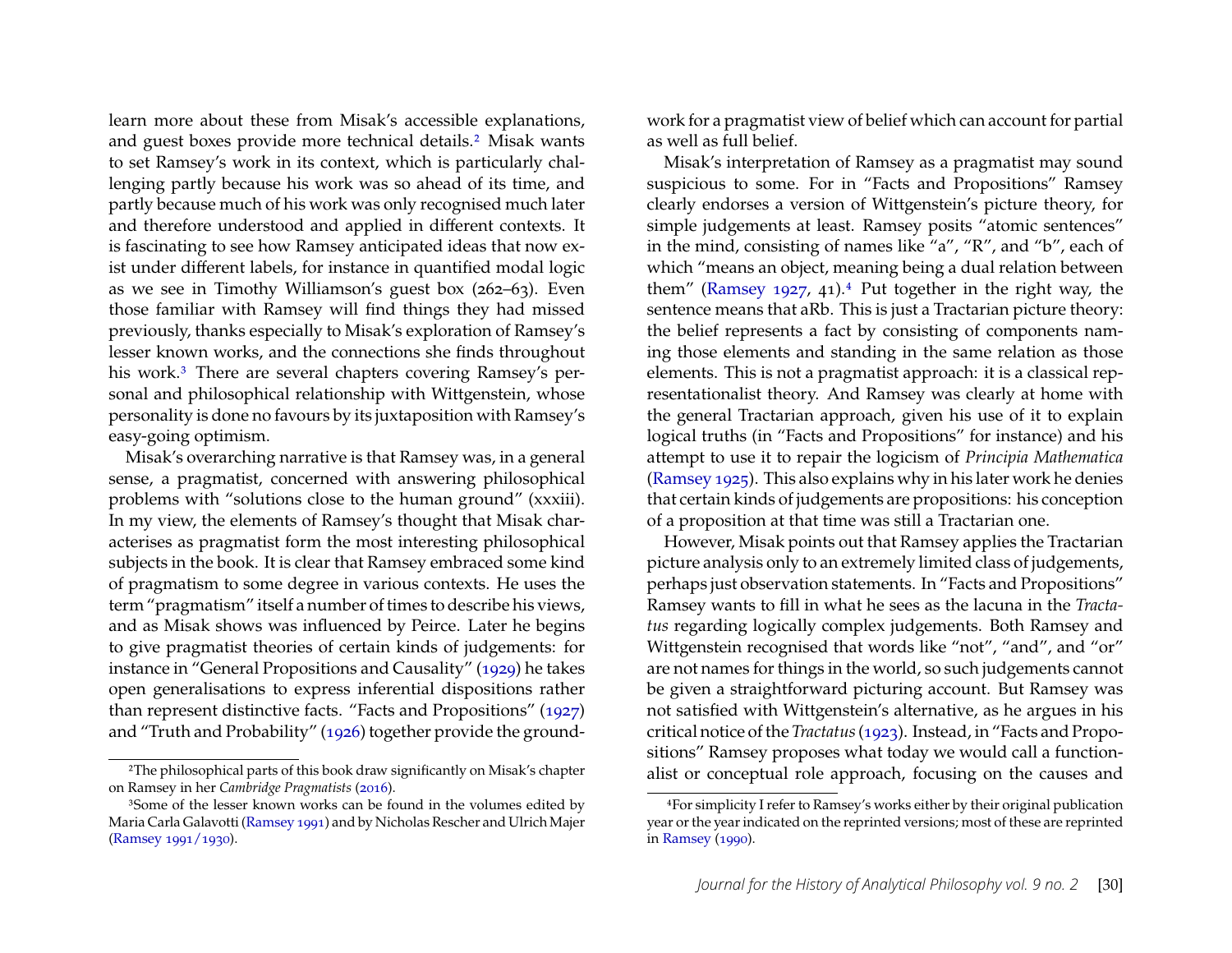effects of logically complex judgements. By the time of "General Propositions and Causality" [\(1929\)](#page-4-0), Misak argues, Ramsey has extended this pragmatism. He now excludes from the narrow class of picturing judgements open universal generalisations, indicative and counterfactual conditionals, and causal claims. However, unlike the logical positivists, Ramsey does not deny that these claims are truth-apt, or cognitive: "Many sentences express cognitive attitudes without being propositions" [\(Ramsey](#page-4-0) [1929,](#page-4-0) 147).

One of the several interesting questions about Ramsey's work raised byMisak's exposition concerns truth. Ramsey consistently defended the deflationary idea that there is no gap between "p" and "it is true that p". He asserted this in the earliest work Misak discusses—his Moral Sciences Club paper "The Nature of Propositions" [\(1921\)](#page-4-9), delivered when he was just eighteen years old—and it takes centre stage in his unfinished book manuscript (now known as *On Truth*). This is a fact about the nature of truth itself rather than the truth of certain kinds of propositions, so it seems to apply to all judgements if it applies to any. It is still there in "General Propositions and Causality" where Ramsey says that thinking someone's belief is right or wrong "is simply having such an attitude oneself and thinking that one's neighbour has the same or a different one" [\(1929,](#page-4-0) 148).

However, this seems to be in tension with Ramsey's pragmatist leanings, as Misak describes them. Misak points out how Ramsey wants to link a belief's truth with its success or usefulness (see e. g., 259, 387, 403) but not in a straightforward and implausible way: "the success of the action must be connected to the belief being related in the right way to the relevant objective factors" (259). Misak returns to this idea several times, discussing the notion of how well a belief works, whether it is reliable, and whether it is part of our "best system" (409). So we have the idea that a belief's truth has something to do with its success or utility.

So what's the tension here? Well, there is a deflationary reading of the notion of a belief working, or being successful or reliable. A belief that p *works* if and only if p. Misak takes Ramsey to suggest this:

The good kind of pragmatism, according to Ramsey, holds that when we talk about the usefulness of a belief that *p*, we must consider whether or not *p* (387)

So asking whether a belief that p works comes to nothing more than asking whether p. If this is the right reading, then there is nothing distinctively pragmatist about Ramsey's view—it is just deflationism couched in different language. On the other hand, it is unclear whether any stricter notion of success will adhere to the deflationary principle: i. e., whether using such a notion, a belief that p is true (i. e., successful) if and only if p. It is hard to see how any distinctive notion of success can play any role here, without conflicting with the deflationary principle. This is perhaps what Ramsey wanted: success should involve the belief bearing the right relation to the objective factors, and this is understood in deflationary terms. For this reason, some (e. g., [Mellor 2012\)](#page-4-10) have argued that Ramsey's tying of belief to success is better taken as a theory of *what a belief is* rather than what makes a belief true. On this view, Ramsey's pragmatism is solely about belief, and he wasn't in any interesting sense a pragmatist about truth. This is just one interesting question Misak's book raises—philosophers interested in the philosophy of mind, logic, language, science, metaphysics, and even ethics will easily find others to ask.

*Frank Ramsey: A Sheer Excess of Powers* achieves what it sets out to do: it articulates the quality of Ramsey's mind and heart. It gives us the first full picture of this extraordinary man, a detailed introduction to his work in those seven fields, bound by an overarching narrative. Misak's guide makes reading Ramsey's work even more of a pleasure, partly as it reminds us what a virtuoso